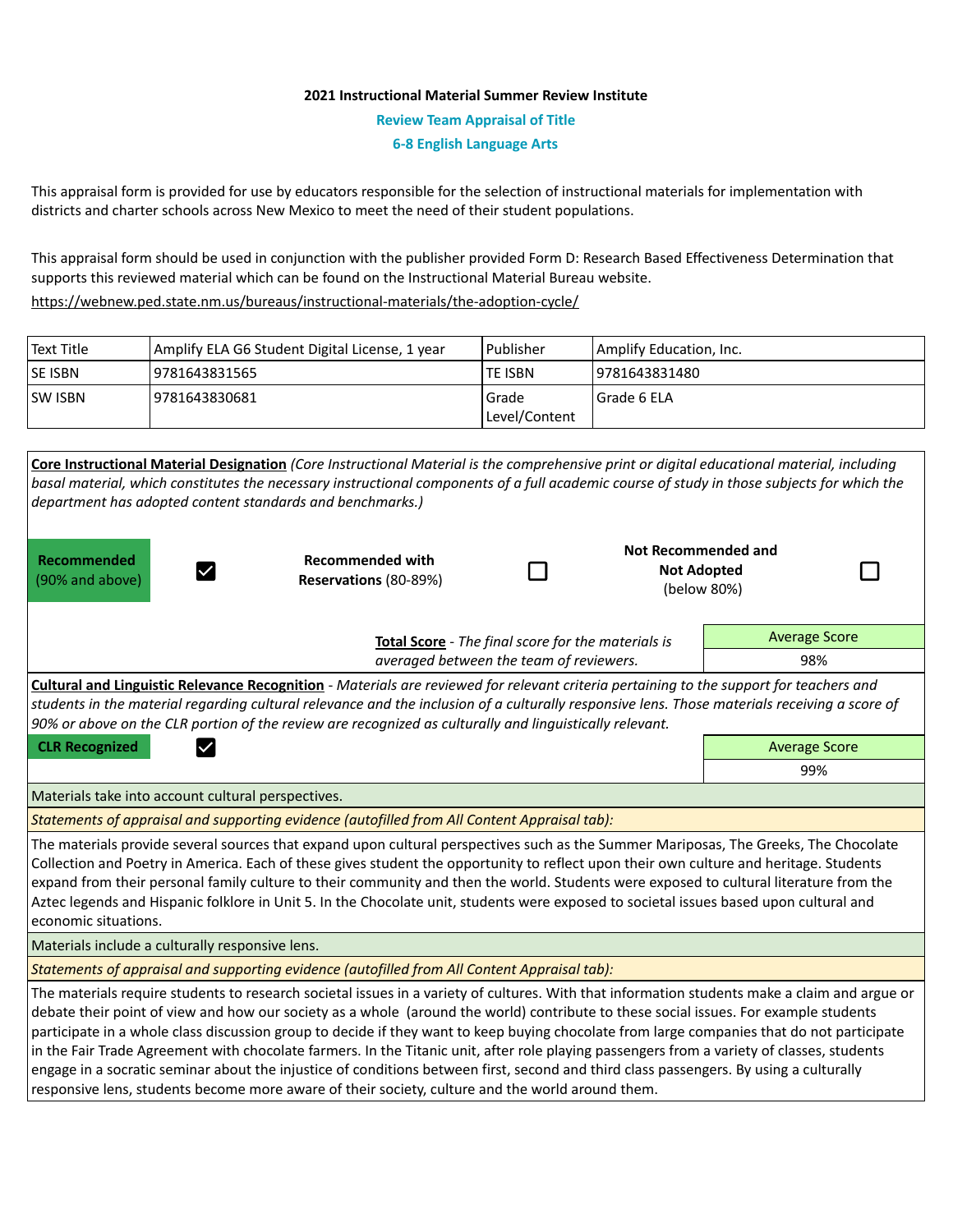| <b>Structured Literacy Recognition</b> - Materials are reviewed for relevant criteria pertaining to the support for teachers and students in the |                      |  |  |  |  |
|--------------------------------------------------------------------------------------------------------------------------------------------------|----------------------|--|--|--|--|
| components of structured literacy. Those materials receiving a score of 90% or above on the structured literacy portion of the review are        |                      |  |  |  |  |
| recognized as having high quality support for the components of structured literacy.                                                             |                      |  |  |  |  |
| <b>SL Recognized</b>                                                                                                                             | <b>Average Score</b> |  |  |  |  |

100%

Materials are informed by and based on the Science of Reading; reflect evidence-based teaching principles; and reflect evidence-based elements of structured literacy.

*Statements of appraisal and supporting evidence (autofilled from Structured Literacy/ELA Content Appraisal tab):* 

The texts in the materials range from the high end of complexity with relevant and rigorous text to the high interest lower range. Several evidence based teaching strategies are incorporated such as show and tell, questioning to check for understanding, summarizing new information and the use of graphic organizers. Through the use of the dictionary, grammar, and vocabulary units students are exposed during flex days to many structured literacy activities such as syllable instruction, the study of base words roots, prefixes, suffixes, and word meaning. Fluency is encouraged in whole class reading, individual reading in the solo sections, and teaching voice expressions while reading.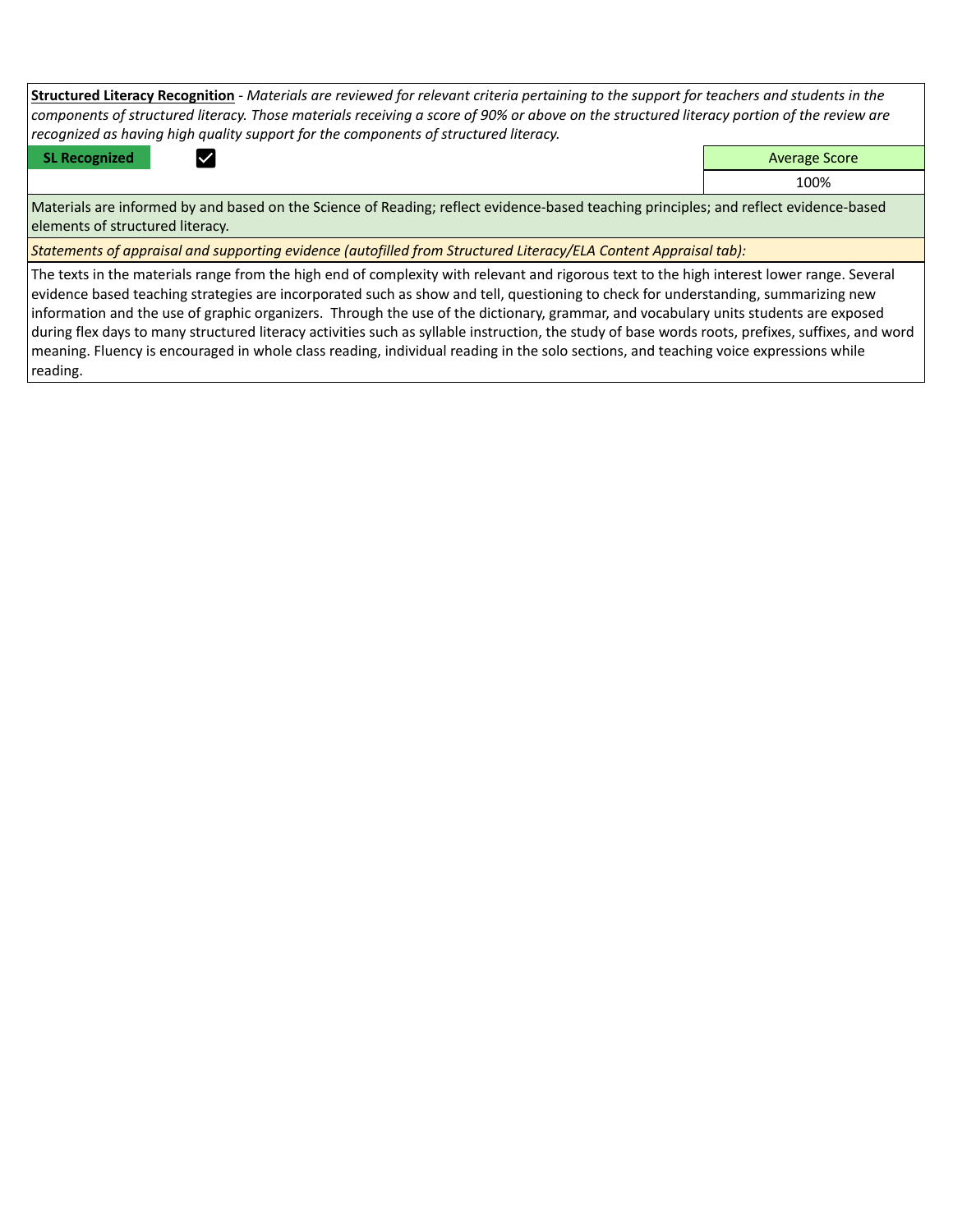**Standards Review** *- Materials are reviewed for alignment with the state adopted content standards, benchmarks and performance standards.*

Average Score

97%

Materials align with grade level ELA standards overall.

*Statements of appraisal and supporting evidence:* 

Materials provide teachers with targeted grade level standards in each lesson brief that are aligned through lessons and activities in each sub-unit. Standards are also found in the ELA program guide as well as the Grade Overview and are listed with the corresponding activity and texts for that lesson.

Materials align to reading standards.

*Statements of appraisal and supporting evidence:* 

Reading selections are within the sixth grade level band for the majority of the text selections, however there are below grade texts at the 750 lexile and at the challenging level up to the 1620 lexile level. Text genres include poetry; narrative; informational texts: primary and secondary sources; short stories; closed passages; novels; and comic strips. The close reading exercises support formation of critical and higher level thinking skills, such as comparing and contrasting, problem solving, and relating to real-life circumstances.

Materials align to writing standards.

*Statements of appraisal and supporting evidence:* 

The materials align to writing standards and include the following styles of writing: argument, narrative, expository, informational, research projects, multimedia projects, and letters. Students have a variety of student resources to use for writing such as graphic organizers for story development and support for ELL and special education students. The student text also supports writing in the grammar sections with sentence structure, punctuation, pronoun use, verb use, and spelling. There is also a writing journal and a variety of writing prompts that are modified to be at different levels to support students' individual needs due to language and specific learning development. When writing research essays, students have to determine the credibility of internet sources and if a source was primary, secondary, or tertiary. Students were given a rubric and editor's checklist for their writing to refer to when they revise their work.

Materials align to speaking and listening standards.

*Statements of appraisal and supporting evidence:* 

The materials meet speaking and listening standards through many activities including Socratic seminars, role playing, debate activities, class discussion, group discussion, partner and collaboration work, and presentations. These activities required complex thinking and reflection skills. The materials are also designed to give ELL and special needs students support by pairing one student with needs with others without needs.

Materials align to language standards.

*Statements of appraisal and supporting evidence:* 

The materials address language standards through the self-guided vocabulary lessons at the beginning of each sub unit's lesson. Both academic and domain specific words are addressed through the vocabulary lesson which provides support for ELL students. Students have to determine the meaning of words, paraphrase the context and sentences, and address areas of language like synonyms, connotations, parts of speech, figurative language, and dictionary skills. Lessons also require students to identify roots, prefixes, and suffixes and how the words correspond to our everyday language.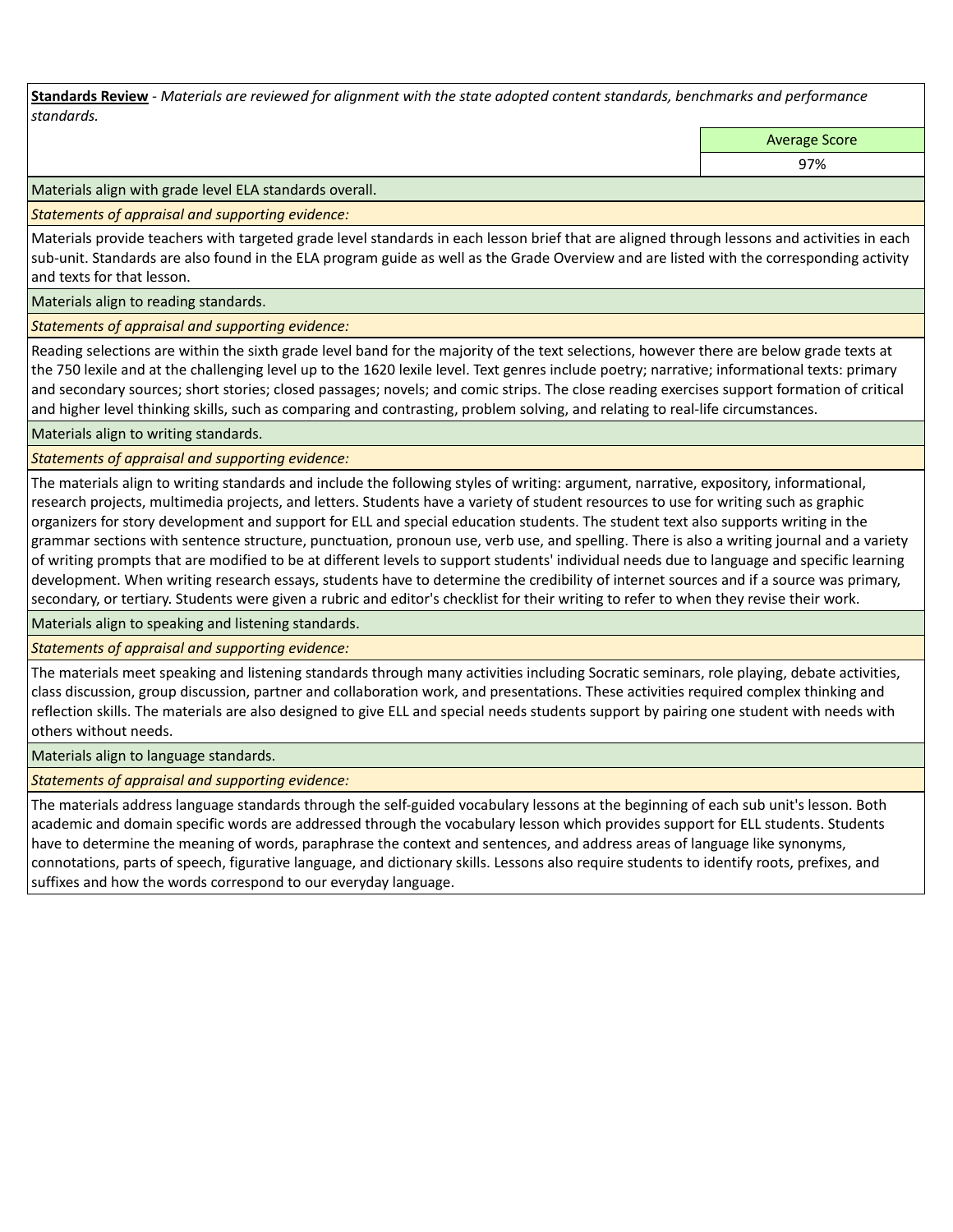**Structured Literacy Review** *- Materials are reviewed for relevant criteria pertaining to the support for teachers and students in the components of structured literacy.*

Average Score

100%

Materials are informed by and based on the Science of Reading; reflect evidence-based teaching principles; and reflect evidence-based elements of structured literacy.

*Statements of appraisal and supporting evidence:*

The texts in the materials range from the high end of complexity with relevant and rigorous text to the high interest lower range. Several evidence based teaching strategies are incorporated such as show and tell, questioning to check for understanding, summarizing new information and the use of graphic organizers. Through the use of the dictionary, grammar, and vocabulary units students are exposed during flex days to many structured literacy activities such as syllable instruction, the study of base words roots, prefixes, suffixes, and word meaning. Fluency is encouraged in whole class reading, individual reading in the solo sections, and teaching voice expressions while reading.

**ELA Content Review** *- Materials are reviewed for relevant criteria pertaining to the support for teachers and students in the specific content area reviewed.*

Average Score

99%

Materials provide a selection and range of high-quality texts worthy of students' time and attention, exhibiting exceptional craft and thought and/or providing useful information.

*Statements of appraisal and supporting evidence:* 

The materials provide a wide selection and range of novels and text to meet the needs of a variety of students. For example, the materials begin at 720 lexile range, which will support students with specific learning disabilities in reading, and move through the lexile range up through 1620 to challenge advanced students. The genre of texts include short stories, comic strips, informational text and full novels such as in "Boy" by Dahl and "Summer of the Mariposas" by McCall. In unit 3, the Chocolate Collection, students get to research and debate about societal issues such as child labor laws and slavery involved in the production of chocolate. In unit 6 students also have to research a Titanic passenger and write narrative accounts of their lives to be able to role play the correct social station and personality for that character.

Questions in the materials are high-quality text-dependent and text-specific questions. The overwhelming majority of these questions are text-specific and draw student attention to the particulars in the text.

*Statements of appraisal and supporting evidence:* 

The materials consistently ask students a topic based question then follow up with referring students back to the text to find evidence that support their ideas and claims from their answer to the previous question. The materials provide teachers with questioning techniques to engage students in the topic and assess their prior knowledge. Students are tasked with self creating questions from the text for the purpose of debates, group discussions and socratic seminars. Students are directed to return to the text to highlight details to support their answers.

Materials provide scaffolding and supports to enable students' learning of English language arts.

*Statements of appraisal and supporting evidence:* 

The materials focus on supporting ELL and special needs students through scaffolding and differentiated activities in each lesson. Teachers can assign students to different levels of differentiation starting with the core or grade level students, the substantial or significant scaffolding for ELL and below grade level students, as well as the challenge activities for advanced AES students. ELL support is also provided in three levels from the light or bridging student to the moderate need or emerging student to the expanding student. Each lesson in the lesson brief provides a section labeled differentiation that supports teachers with alternative activities and assessments that can be assigned to these students. The teachers are also supported with a variety of strategies on how to pair up students, use graphic organizers, and provide audio text of materials. Each text can also be read aloud at the students discretion by clicking on the microphone icon. Also provided were a variety of PDF materials that are available in English and Spanish for both teachers and students. These materials can also be printed to support any students with difficulties associated with vision and tracking.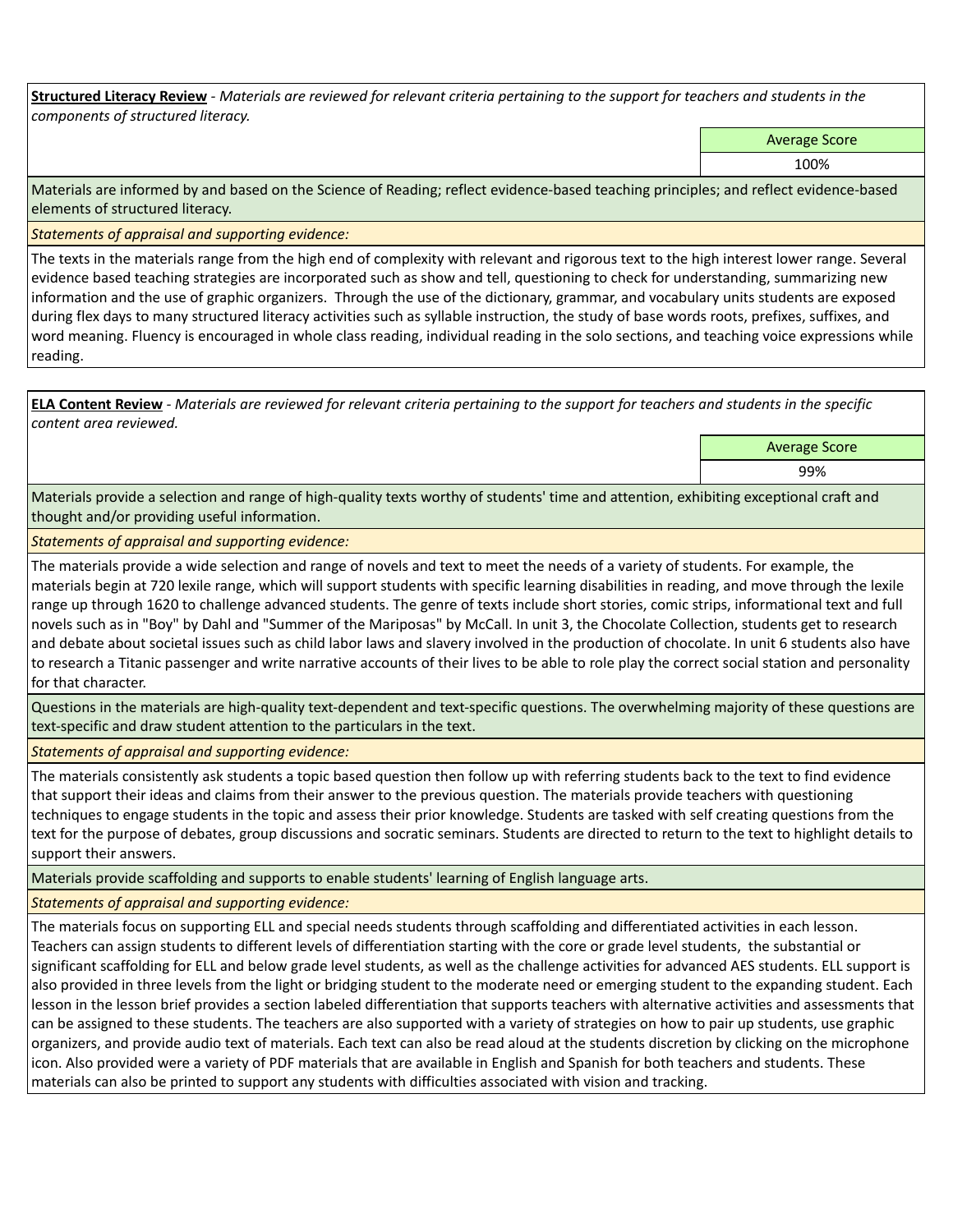**All Content Review** *- Materials are reviewed for relevant criteria pertaining to the support for teachers and students in the material regarding the progression of the standards, lesson structure, pacing, assessment, individual learners and cultural relevance.*

Average Score

100%

Materials are coherent and consistent with the standards that all students should study in order to be college and career ready.

*Statements of appraisal and supporting evidence:*

The materials provide a rigorous curriculum that align with grade level standards. Lessons are consistent with the skills and knowledge students need to have to pursue college and careers after high school. Students learn to read and comprehend a variety of genre. Lessons require students to gather evidence, form opinions and develop solutions/conclusions based on that evidence. Reading and researching political and societal events prepare students for discussing and engaging with their peers. Speaking and listening activities such as role playing, debates and presentations prepare students for post secondary education requirements.

Materials are well designed and take into account effective lesson structure and pacing.

*Statements of appraisal and supporting evidence:*

The curriculum provides an ELA program guide as well as a grade overview guide for grades 6-8 that supports consistency throughout all three grades. Each grade level unit is structured consistently with units, sub units, lessons and activities. Within each lesson is a lesson brief that provides more consistency through the planning, differentiation, required materials, standards, and a pacing guide that accounts for minutes and days of lesson time. At the end of each unit there is a summative assessment. There is also a grammar and poetry unit that is shared within grade 6-8 for consistency.

Materials support teacher planning, learning, and understanding of the standards.

*Statements of appraisal and supporting evidence:*

The materials provide teachers with a program guide and grade overview. Each lesson also contains a lesson brief which outlines the individual standards used in that lesson, with emphasis on a focus standard. They also provide teachers with a standards correlation and the standards lesson alignment. These resources provide the standards, which lessons correlate to the standards and in which lessons they will be found.

Materials offer teachers resources and tools to collect ongoing data about student progress on the standards.

*Statements of appraisal and supporting evidence:*

The materials provide an online data collection resource that the publisher describes as being able to track students progress. Teachers are provided with a snapshot of student performance on reading comprehension and writing assignments. The home screen will also identify students in need of additional support or those to be celebrated for great work. Embedded assessments measure and support personalized instruction in language, reading and writing. (Teachers should be given a class overview chart that includes recommendations and targeted instruction to be provided on flex days within each unit. However, we cannot access this resource due to no student data being provided, so we can only review in the program guide what the publisher says it can do.) A variety of assessments are provided within the units such as formative assessments to include solos, lesson reading activities, exit tickets and summative assessments to include unit essays, unit reading assessments, and interim assessments.

Materials support effective use of technology to enhance student learning.

*Statements of appraisal and supporting evidence:*

The materials provide a variety of opportunities for students to work with technology. Within each unit, students access technology to identify highlighted vocabulary, complete close passages, and take assessments. In the units on Chocolate and the Titanic, there are technology-based research projects. In the Poetry unit, there are several embedded videos and interactive illustrations. In the Greek unit, there is an entire immersive group experience called Myth Quest that requires students to research and work together to complete their quest. The materials also provide an online Vocabulary app that uses a character interactive icon to support students in this self guided activity and the Dictionary app, which provides students with the opportunity not only define a word but use it correctly in sentences.

Materials can be easily customized for individual learners.

*Statements of appraisal and supporting evidence:* 

The curriculum provides an opportunity for teachers to assign students to the correct level of differentiation for their individual needs within each lesson. Each lesson provides alternative activities for ELL and special needs students as well as challenge activities for advanced students. Lessons support students with the opportunity to have text read aloud. PDF resources provide materials to teacher and students in English and Spanish. The Differentiation section in the teacher guide gives teachers suggestions about providing extra time, simplifying vocabulary, use of headphones and access to second language materials.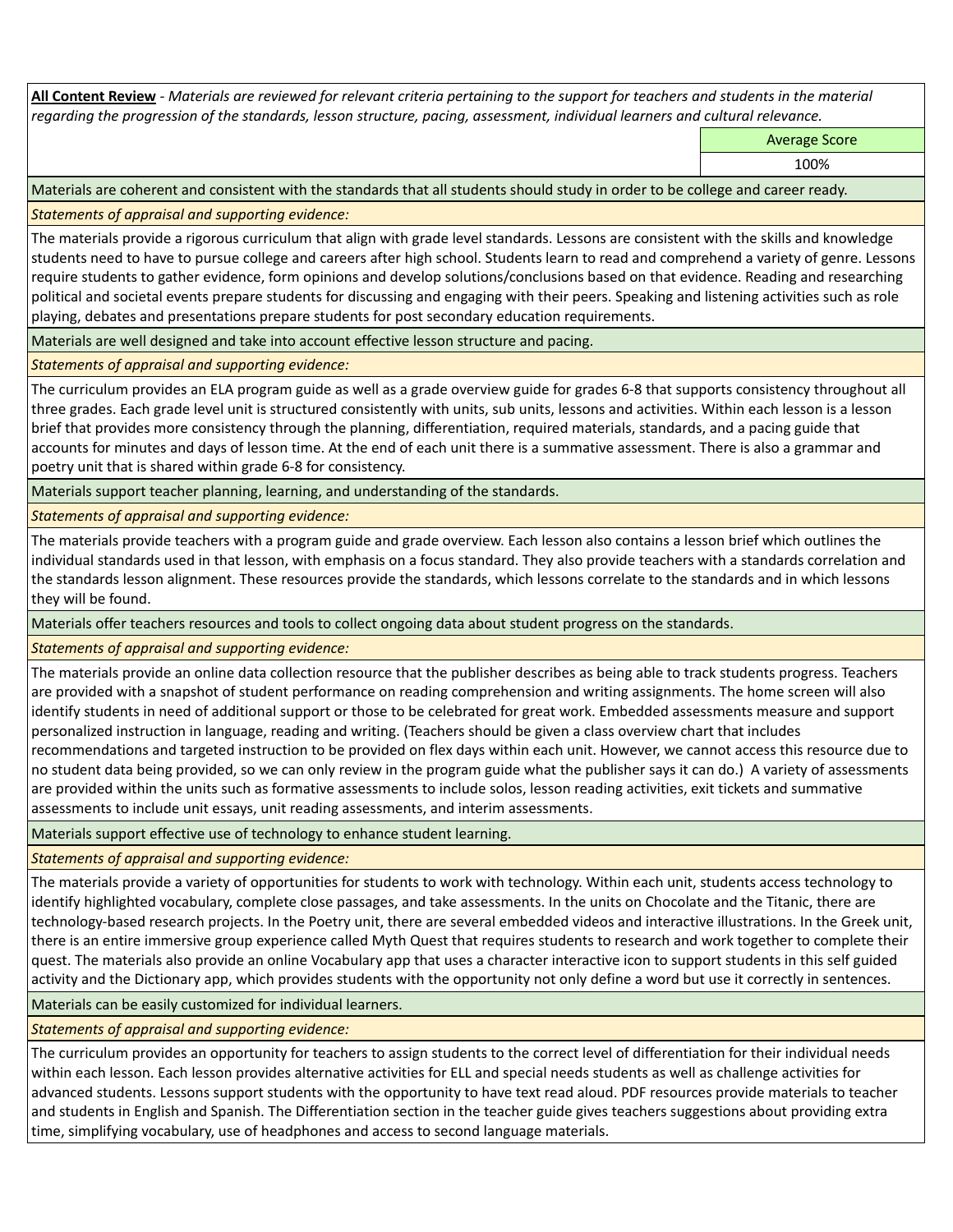Materials give all students extensive opportunities and support to explore key concepts.

*Statements of appraisal and supporting evidence:*

The materials provide students with a grammar unit with a focus on pronouns, verbs, sentence structure and punctuation. The online assessment report tool makes recommendations for struggling students for Flex day concept support. A variety of activities and literary genre guide students to an understanding and comprehension of key literary concepts. Several units include the key concepts of primary, secondary and tertiary sources, as well as how to identify a credible site. Key concepts also develop through resources such as graphic organizers and English/Spanish glossaries.

Materials take into account cultural perspectives.

*Statements of appraisal and supporting evidence:*

The materials provide several sources that expand upon cultural perspectives such as the Summer Mariposas, The Greeks, The Chocolate Collection and Poetry in America. Each of these gives student the opportunity to reflect upon their own culture and heritage. Students expand from their personal family culture to their community and then the world. Students were exposed to cultural literature from the Aztec legends and Hispanic folklore in Unit 5. In the Chocolate unit, students were exposed to societal issues based upon cultural and economic situations.

Materials include a culturally responsive lens.

*Statements of appraisal and supporting evidence:*

The materials require students to research societal issues in a variety of cultures. With that information students make a claim and argue or debate their point of view and how our society as a whole (around the world) contribute to these social issues. For example students participate in a whole class discussion group to decide if they want to keep buying chocolate from large companies that do not participate in the Fair Trade Agreement with chocolate farmers. In the Titanic unit, after role playing passengers from a variety of classes, students engage in a socratic seminar about the injustice of conditions between first, second and third class passengers. By using a culturally responsive lens, students become more aware of their society, culture and the world around them.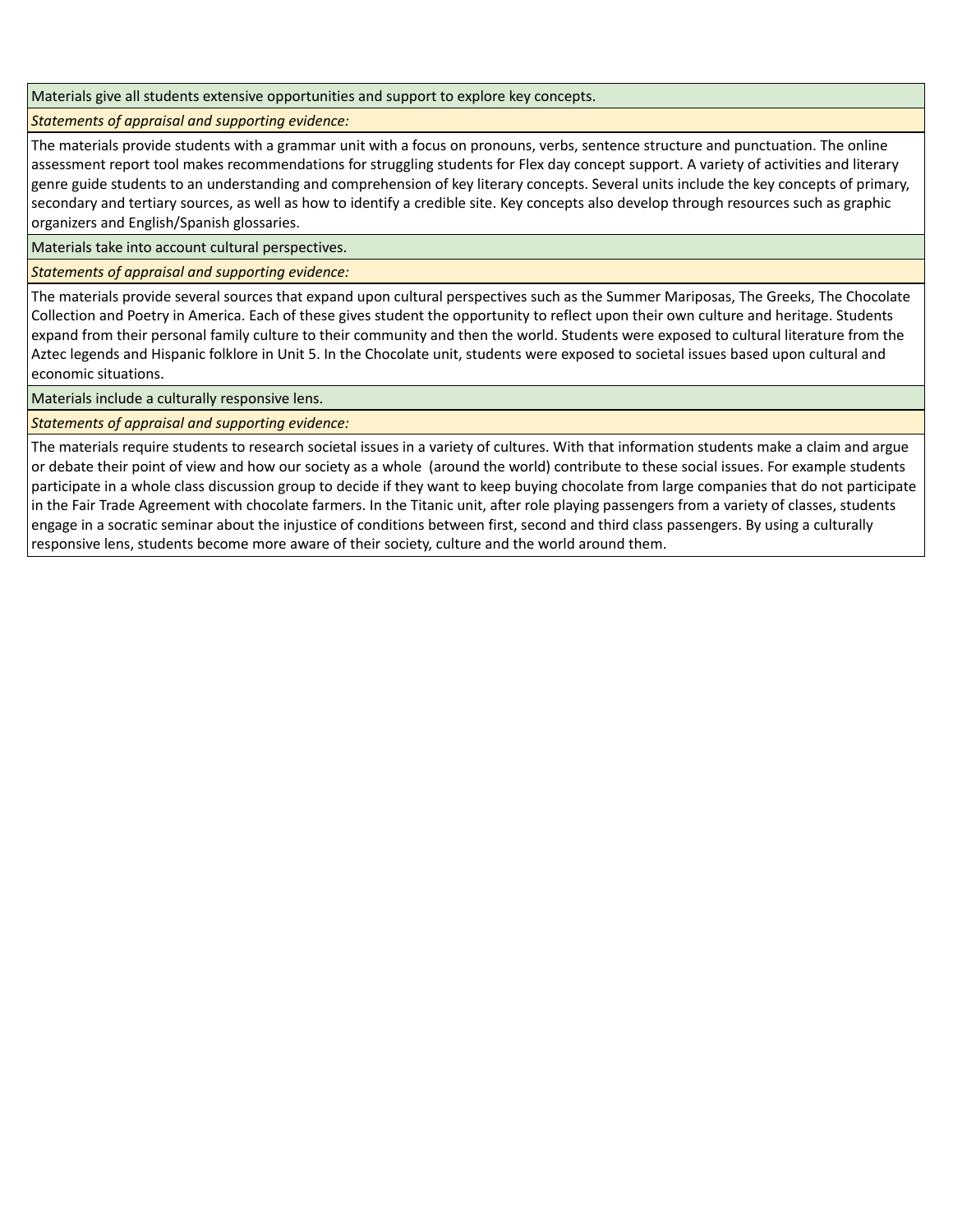**Reviewers' Professional Summation** *- These materials are reviewed by Level II and Level III educators from across New Mexico. The reviewers have brought their knowledge, experience and expertise into the review of these materials. They offer here their individual summary of the material as a whole.*

Reviewer #: 7

*Background and experience:*

Reviewer is a Level III Masters Degree teacher with a National Board Certification and 21 years of experience in both Middle and High School English Language Arts, History, and Special education.

## *Professional summary of material:*

This curriculum is designed to be taught entirely online, but the teacher has the ability to download a PDF of lessons for students who have vision requirements such as large print, color specific paper, and tracking needs. This curriculum is set up in 6 major units that begins with a supportive lesson brief for the teacher that includes planning, standards, differentiation support, and important vocabulary. Differentiation is one area in which this curriculum excels. It is easy for a teacher to assign students to different levels of support, such as core, substantial, and challenging for special education students and differentiation for ELL students: Emerging, bridging, and expanding. Students will receive tailored activities, writing prompts, and assessments for their level. Each reading assignment can be read aloud for a student by using an e-reader icon at the top of the page. Reading material range from 750 Lexile for special needs up to 1620 Lexile for advanced students. Individual units provide students with a foundational text from a variety of genres and authors, specific writing styles, apps, and activities to support student engagement and understanding. The units also engage students with role playing activities, debates, Socratic seminars, and multimedia projects. A truly engaging app is the immersive group quest called Myth World where students work collaboratively for a week on a quest based on the Greek myths. Two units are interdisciplinary with Science and Social Studies providing more in-depth knowledge of the topics. Several cultures are investigated with a focus on literature and language, the most successful being the retelling of Homer's The Odyssey from a Hispanic lens focusing on the hero's journey from the perspective of five Hispanic sisters. This curriculum also includes a Poetry unit, Grammar unit, and story writing unit. A library with more than 650 novels are provided for student individual use. A reports program is available for teachers to collect data on students in reading, language, and writing, and provides remedial support on each unit's flex days, however since no data was put in for reviewers to analyze there is no way to verify how effective this data is in practice. Teachers will require in-depth training before trying to use this program.

Reviewer #: 8

*Background and experience:*

Reviewer is a level 3 board certified teacher with 27 years experience teaching grades k-8.

*Professional summary of material:*

This reading curriculum is designed for grades 6-8. It is offered on line with supplemental PDF materials to support student learning. The reading curriculum for the 6th grade contains 6 individual units. Within each unit there are subunits, within each subunit there are lessons and within each lesson there are a wide variety of activities. This structure allows for the routine and consistency while providing opportunities for differentiation and supplemental instruction. The materials give students the opportunity to engage with text from a wide variety of genres and authors. Each lesson is centered on a specific text that may be literary or expository. The activities within the lessons give students the chance to connect with the text personally and discover how their ideas relate to the characters and themes in the text. There are several topics or themes that are revisited throughout the units. These include social justice, diversity, fairness and responsibility. Issues of diversity and social justice are highlighted in both the Titanic unit and the Mariposa unit. Both of these units require students to explore culture and inequality. The visual materials include maps, charts, graphic organizers and photographs. Students can use several technology supports working within the reading units. The Amplify Reveal Vocabulary tool lets students explore unfamiliar words within a passage. For additional reading, students have access to a wide variety of genre and authors using the Amplify Digital Library. When teaching ELL learners or students with special needs, teachers can refer to the 6 levels of differentiation suggested by the publisher. This curriculum provides a wide variety of genre and authors, giving teachers the ability to meet ELA standards while keeping students engaged. Activities such as personal reflection, questioning, debate and Socratic seminar further increase students' participation. Having access to both online and PDF materials creates options for instruction and support. The audio that accompanies the text is a useful design feature for ELL students and challenged readers. The program does not provide an internal search option for teachers to easily determine where topics are located. It is not possible to enter a search for specific lessons within the curriculum. Teachers can access the Teacher Guide and a Pacing Guide to gain this information, but it is time consuming and cumbersome.

Reviewer #: 9

## *Background and experience:*

Reviewer is a Level 2 with a Bachelor's Degree with an Endorsement in Bilingual Education and 23 years of experience. Has taught 2nd grade 2 years, preschool 1 year and 6th grade ESL 20 years.